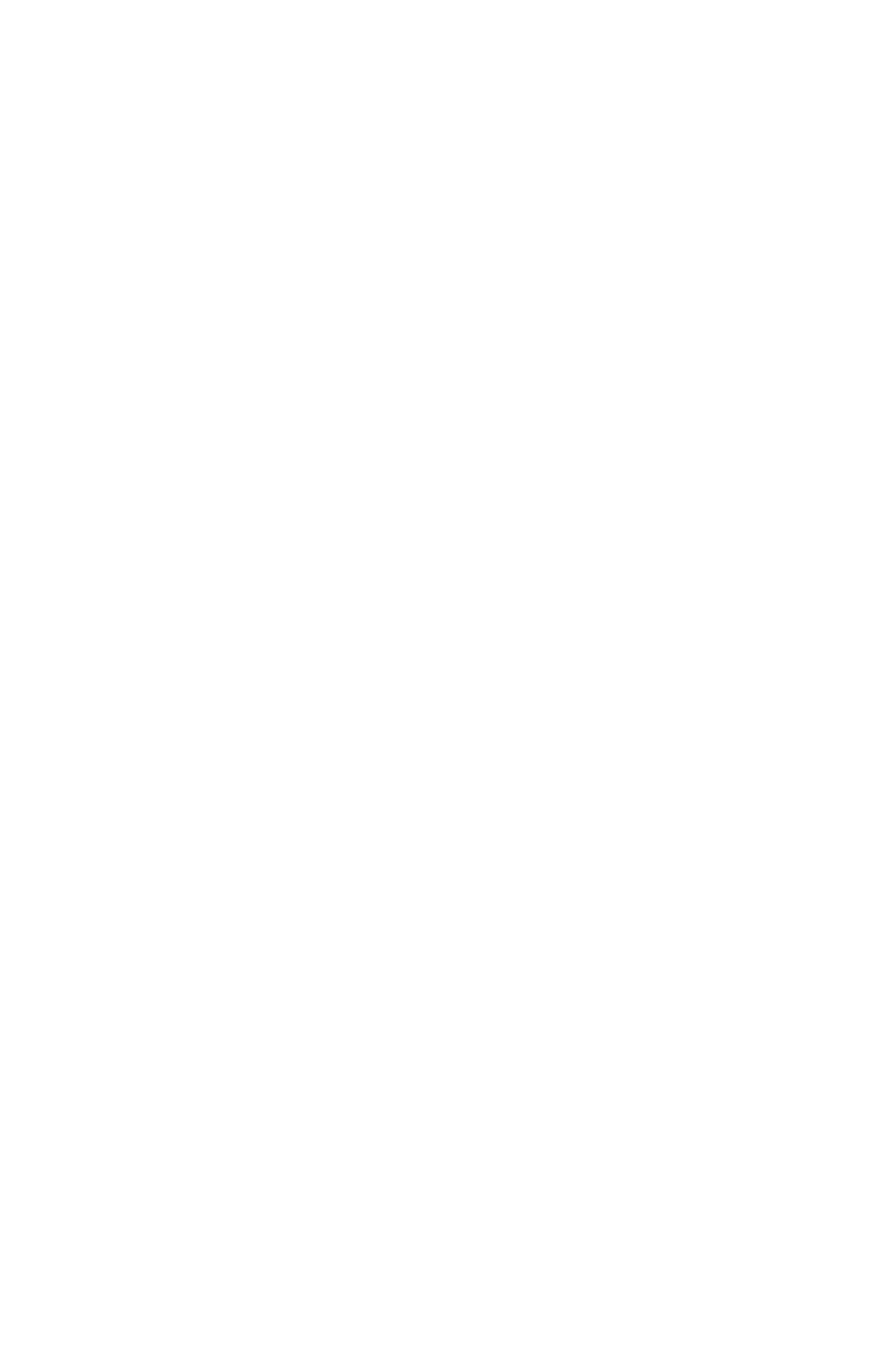### **Explorer Oath:**

- **I will leave no trace.**
- **I will be honest.**
- **I will protect and care for all people, animals, plants, and places I encounter.**
- **I will think about my actions and how they affect the world around me.**
- **I will never stop exploring.**

#### **Exploration Rules:**

- **Missions may be completed in any order.**
- **Missions may be started and finished later.**
- **Actions taken during my missions will be committed to science and exploration.**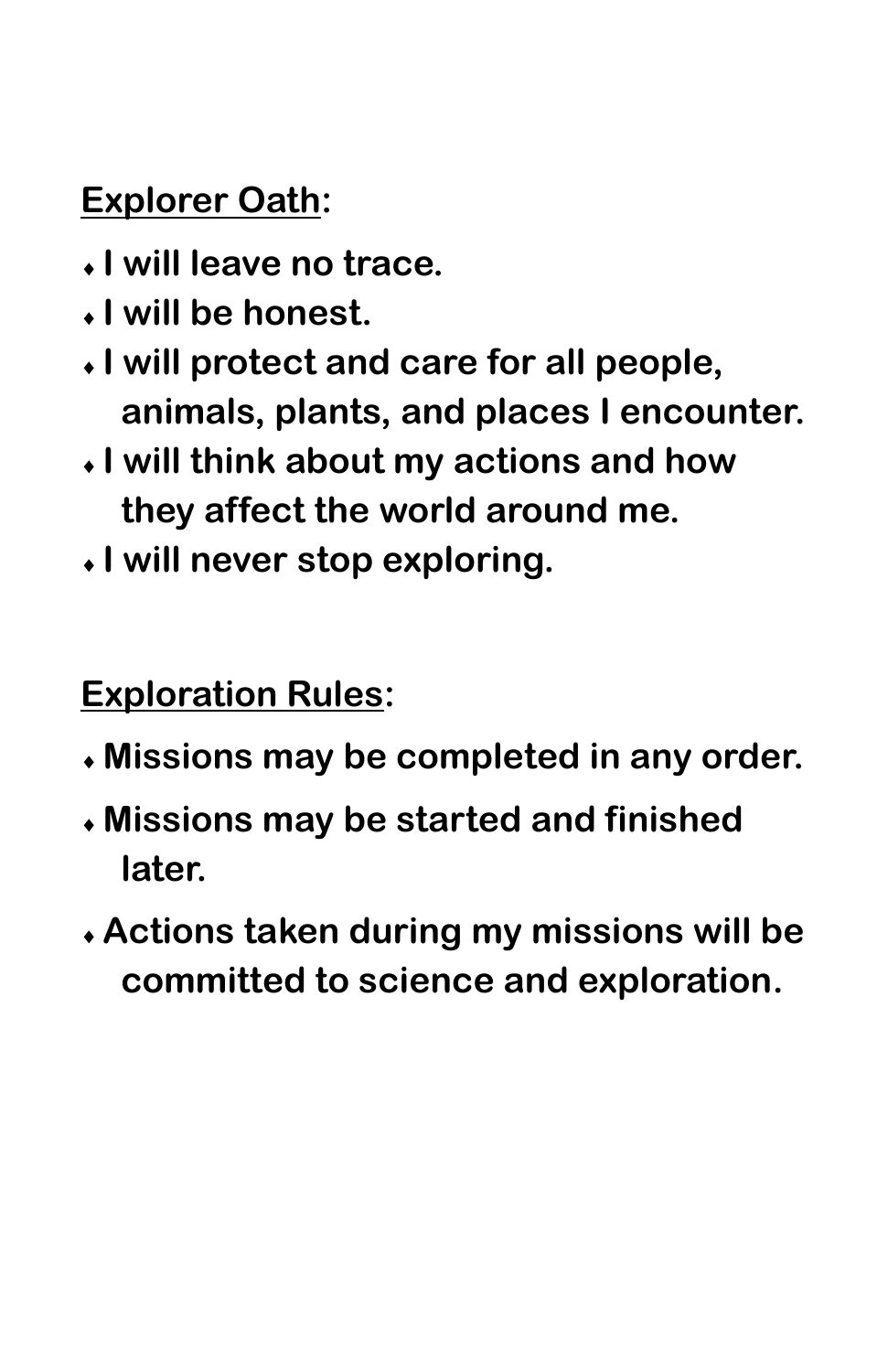#### **Missions to Complete:**

- **Mission 1: Tall trees.**
- **Mission 2: Follow your ears.**
- **Mission 3: Animals are everywhere.**
- **Mission 4: Conversations.**
- **Mission 5: What's that smell?**
- **Mission 6: Something new.**
- **Mission 7: Dinner time.**
- **Mission 8: Caged and uncaged.**
- **Mission 9: Making tracks.**
- **Mission 10: Walk like an animal.**
- **Mission 11: Call of the wild.**
- **Mission 12: Turn yourself into a zoo exhibit.**
- **Mission 13: World map.**
- **Mission 14: How the zoo looks to you.**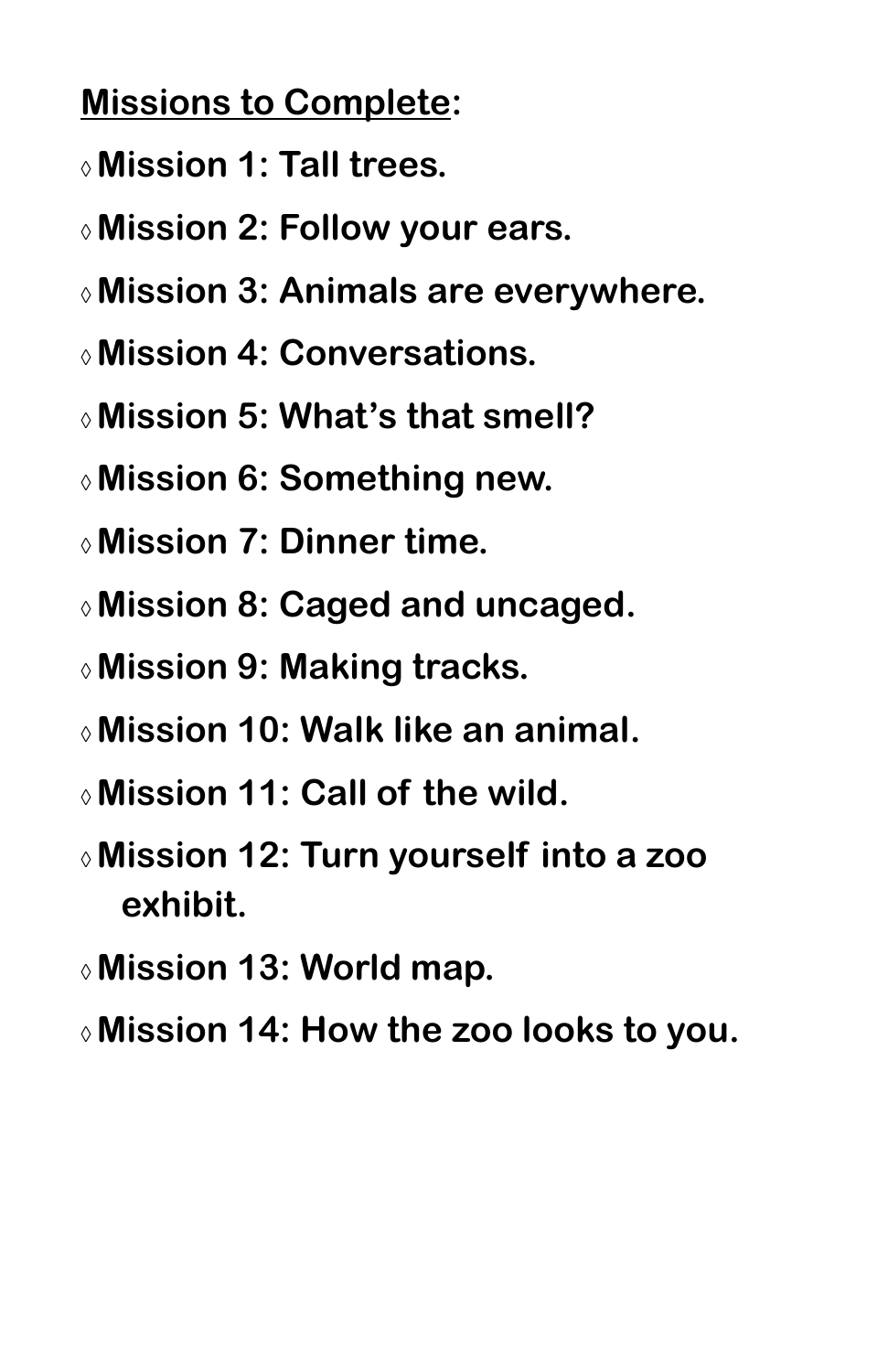**Mission 1: Tall trees. Find the tallest tree in the zoo. Where is the tree located at? Why do you think the tallest tree is there? Draw what the tree looks like.**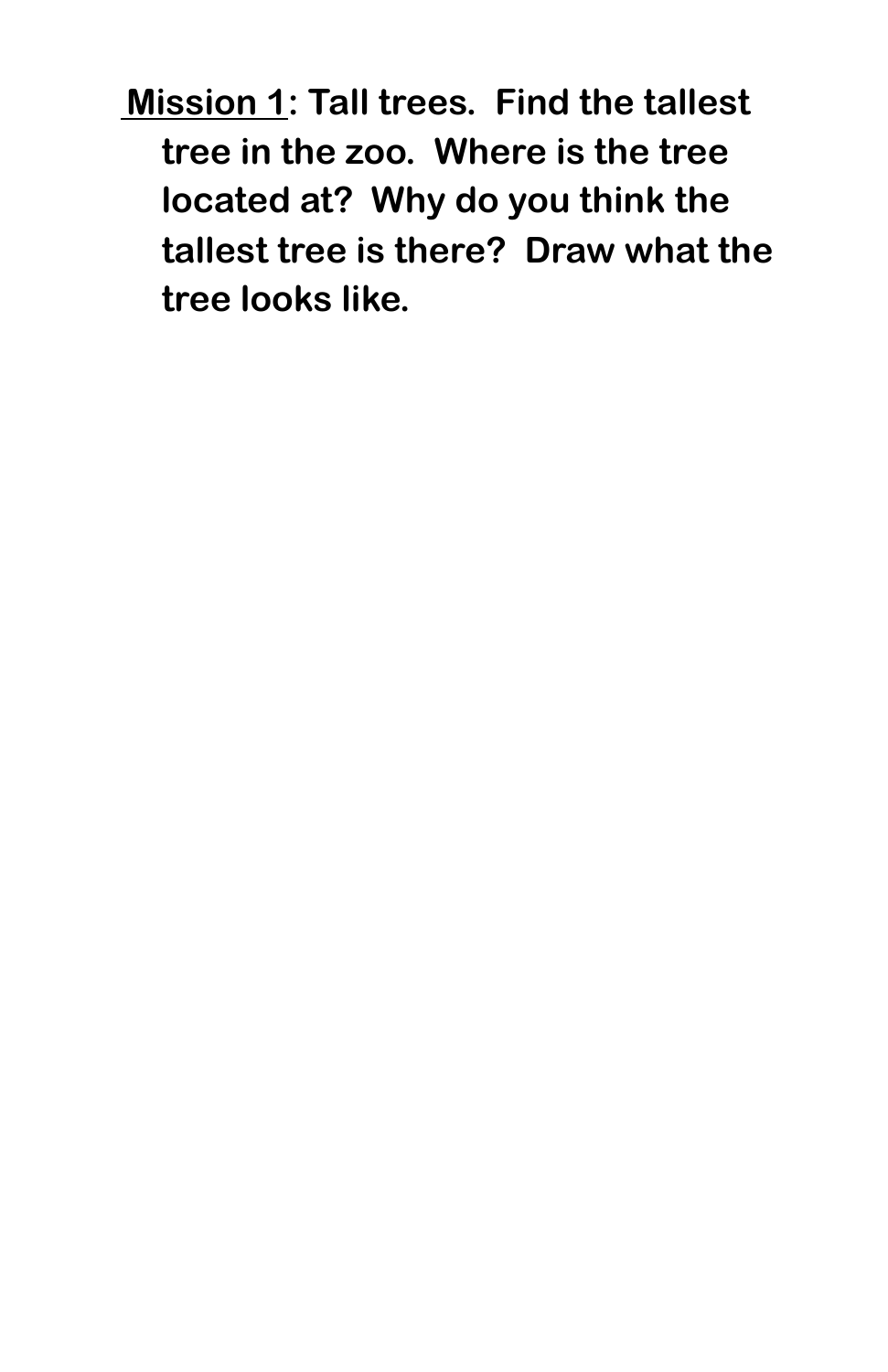**Mission 2: Follow your ears. When you hear an interesting animal sound, follow it to the source. Come up with a mission dance to the beat of the sound as you follow the noise.**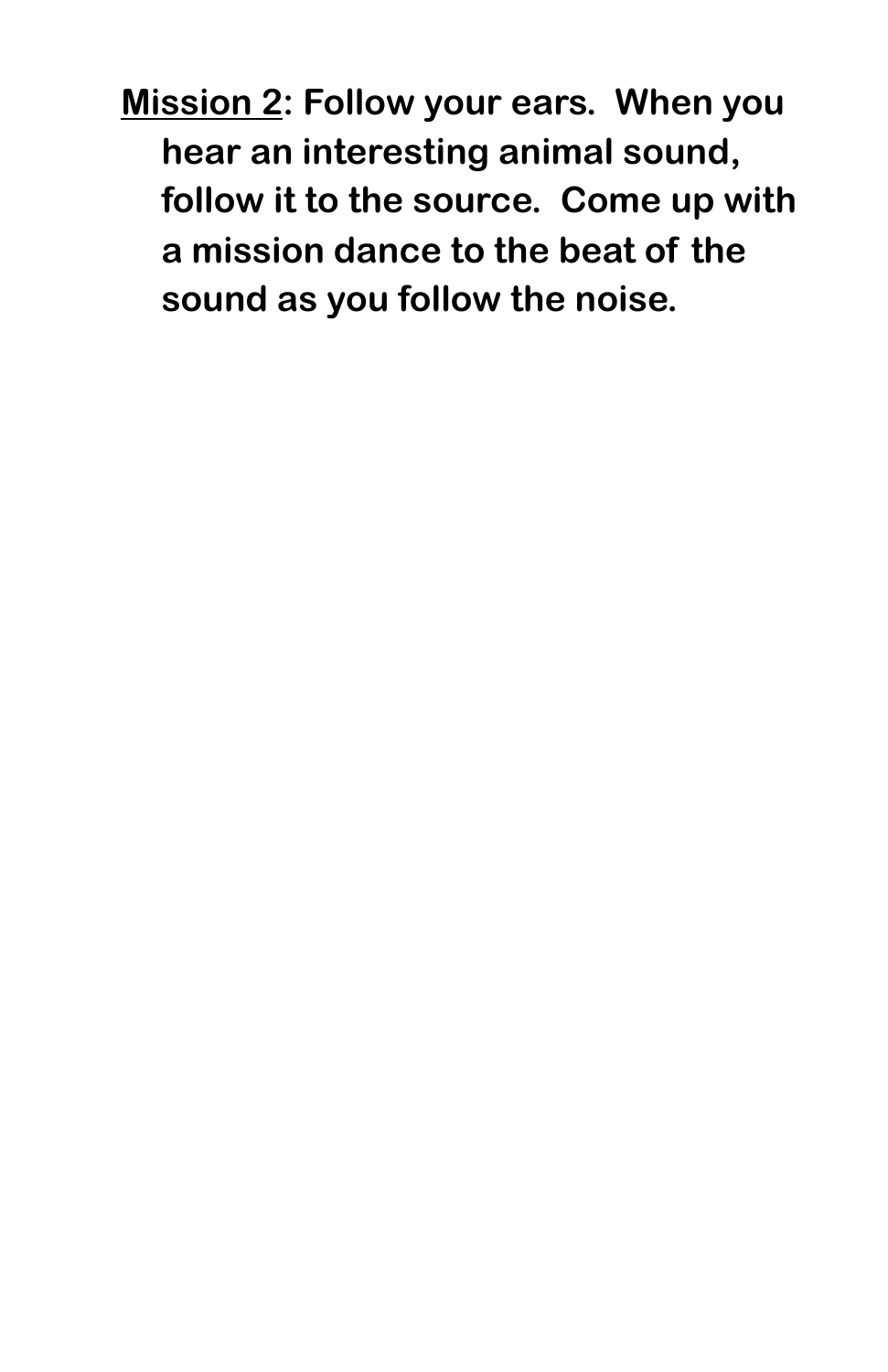**Mission 3: Animals are everywhere. Find an animal outside of the zoo exhibit. Where did you find this animal? What are they doing? Draw them here. Give the animal you found a name.**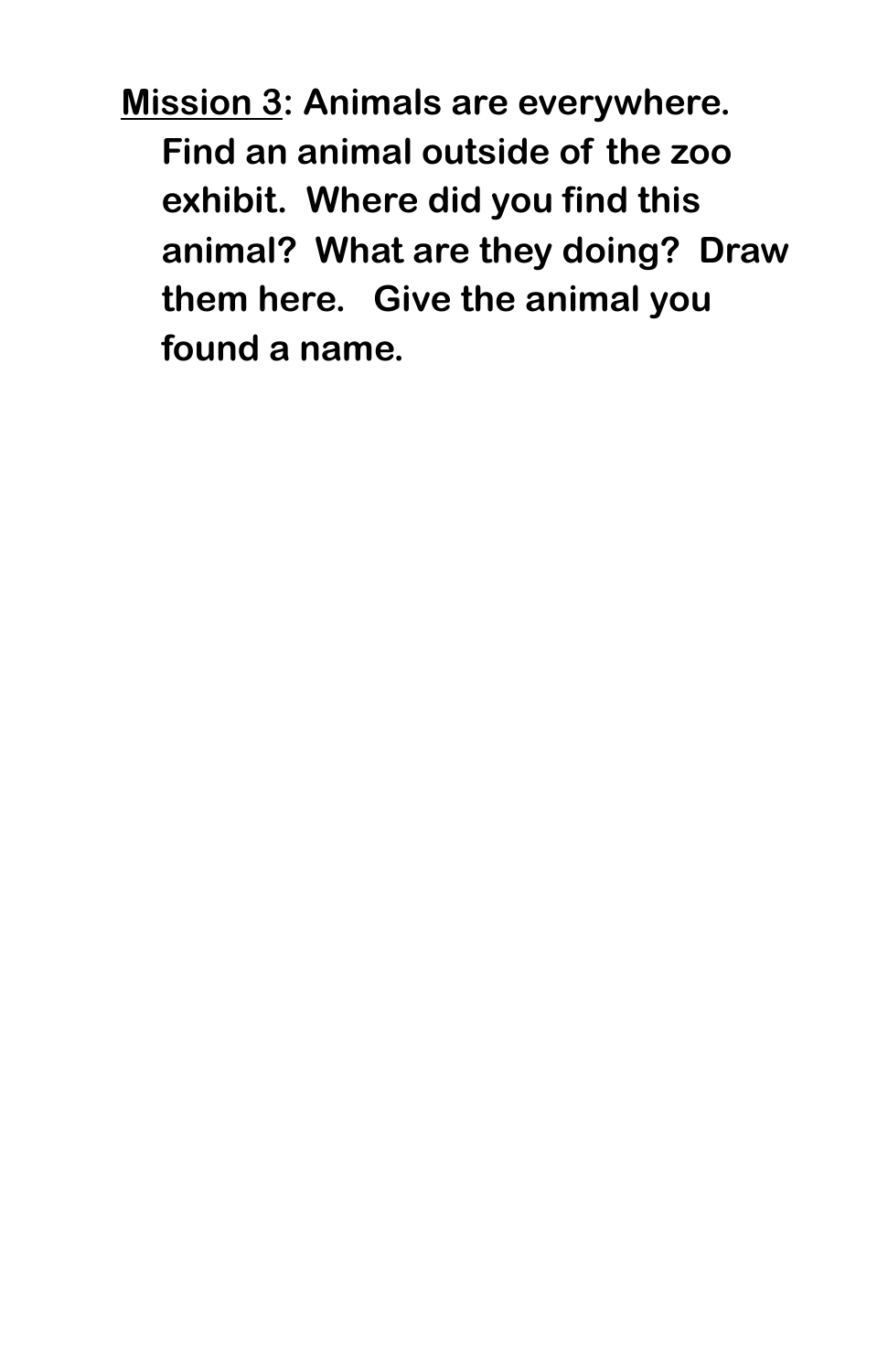**Mission 4: Conversations. Find a friendly animal and talk to it. What animal did you find? In what part of the zoo is the animal? What does it say back to you? How can you figure out what it wants?**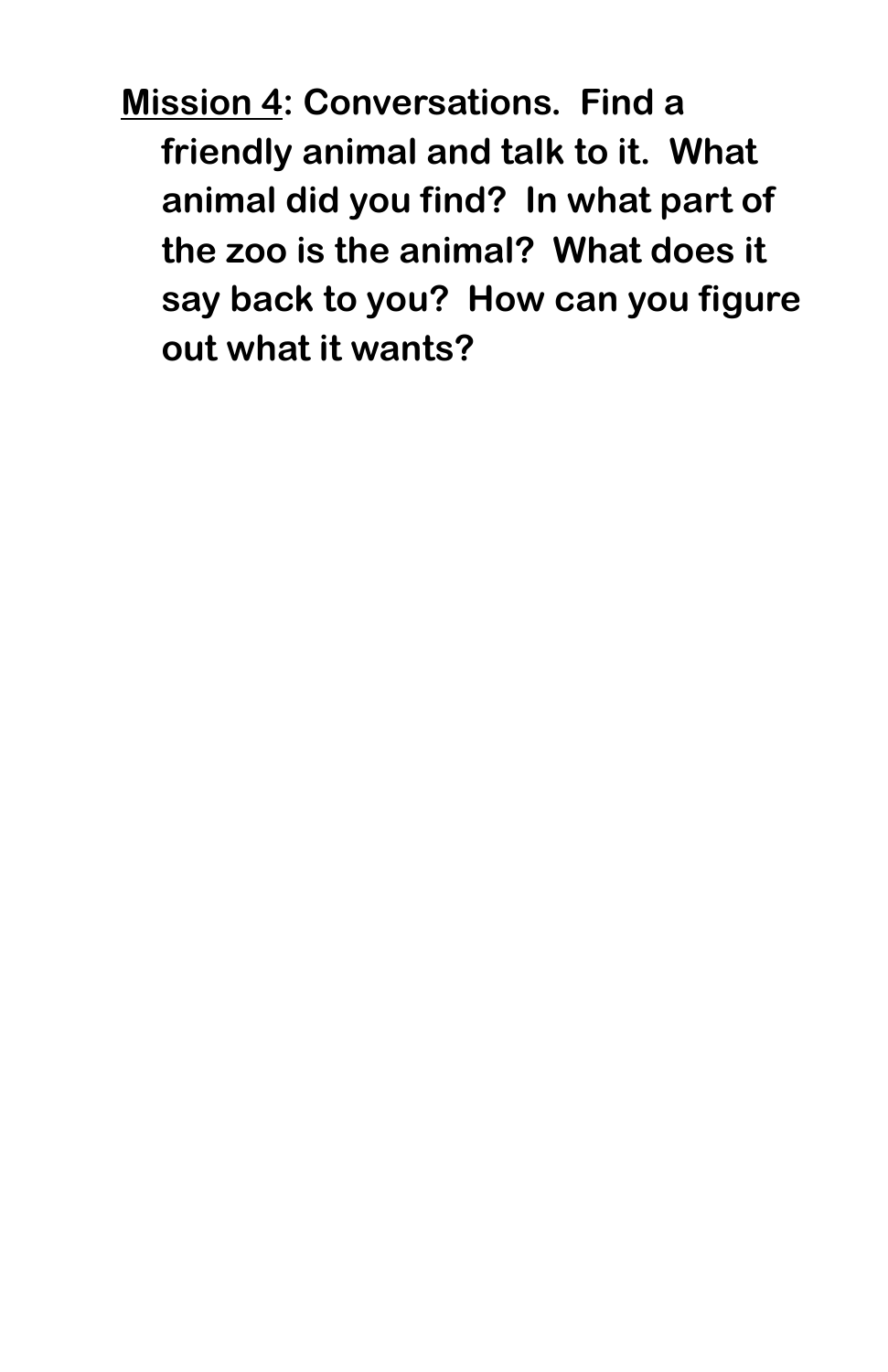**Mission 5: What's that smell? Make this page smell like the zoo. Find three different scents.**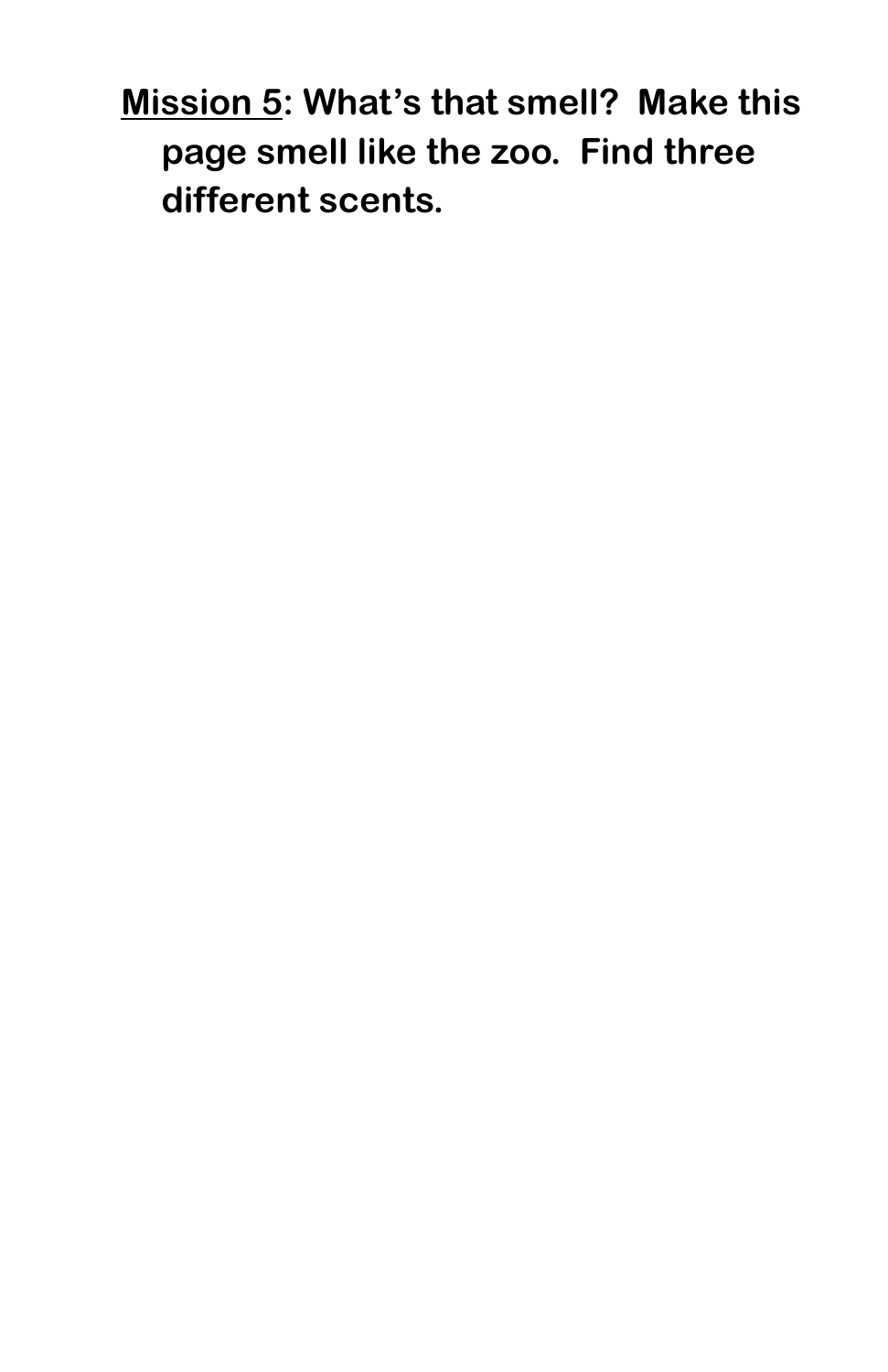**Mission 6: Something new. Look for something you've never seen before. Draw what you discovered.**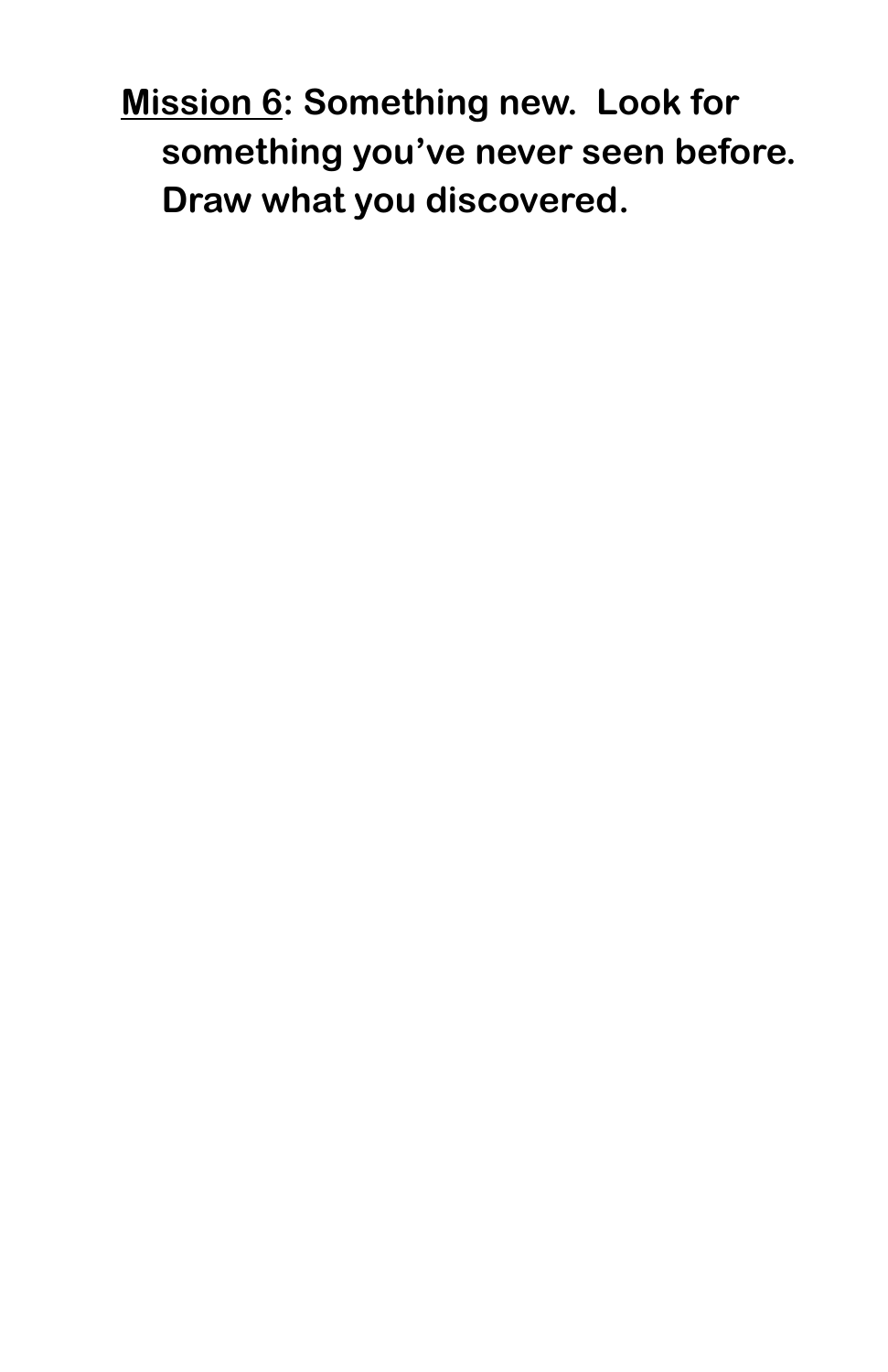**Mission 7: Dinner time. Find an animal that is eating. Draw their food. What do you think it tastes like?**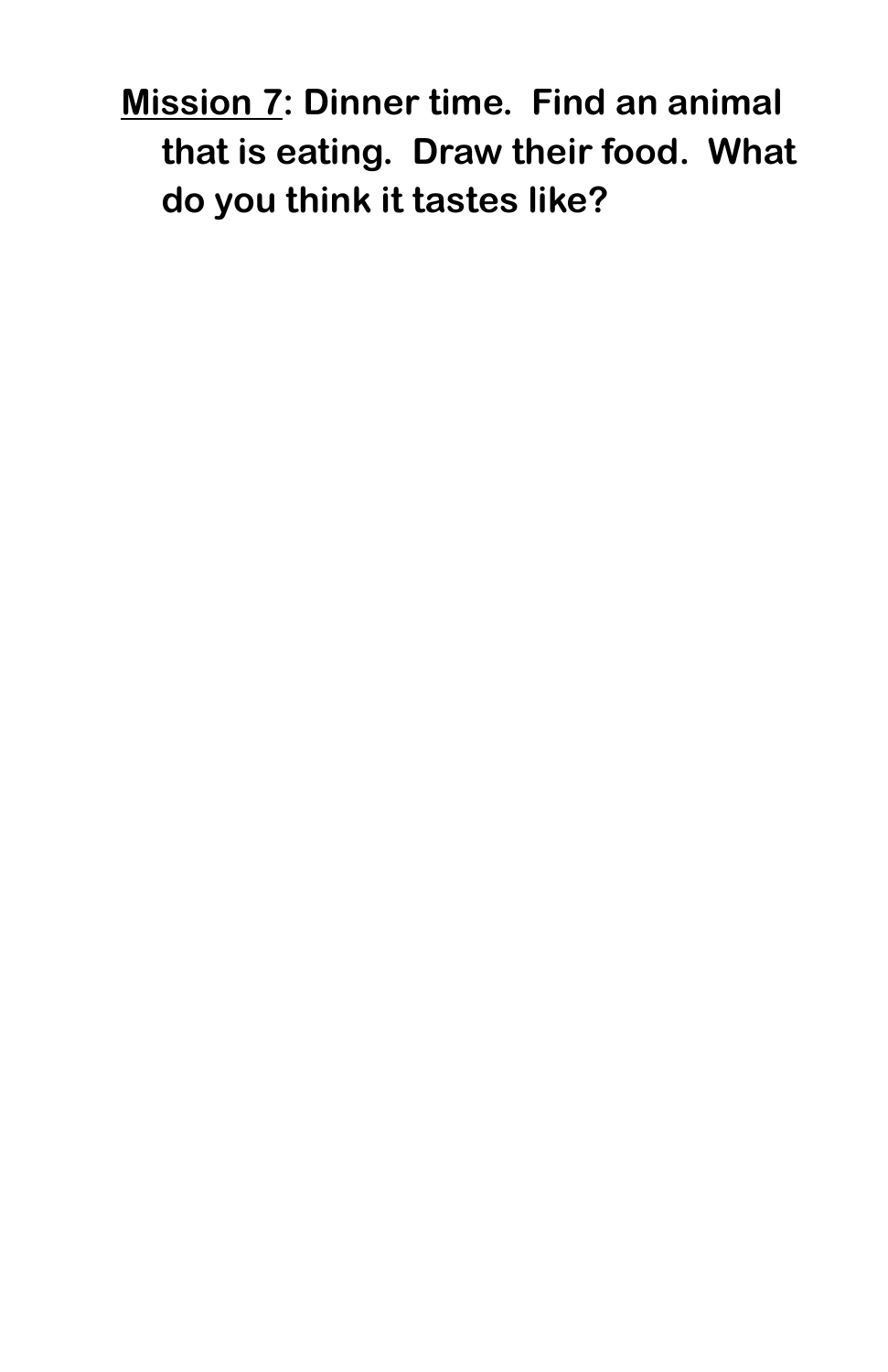**Mission 8: Caged and uncaged. Which animals can roam free outside of a cage at the zoo? Why do you think they get to roam uncaged?**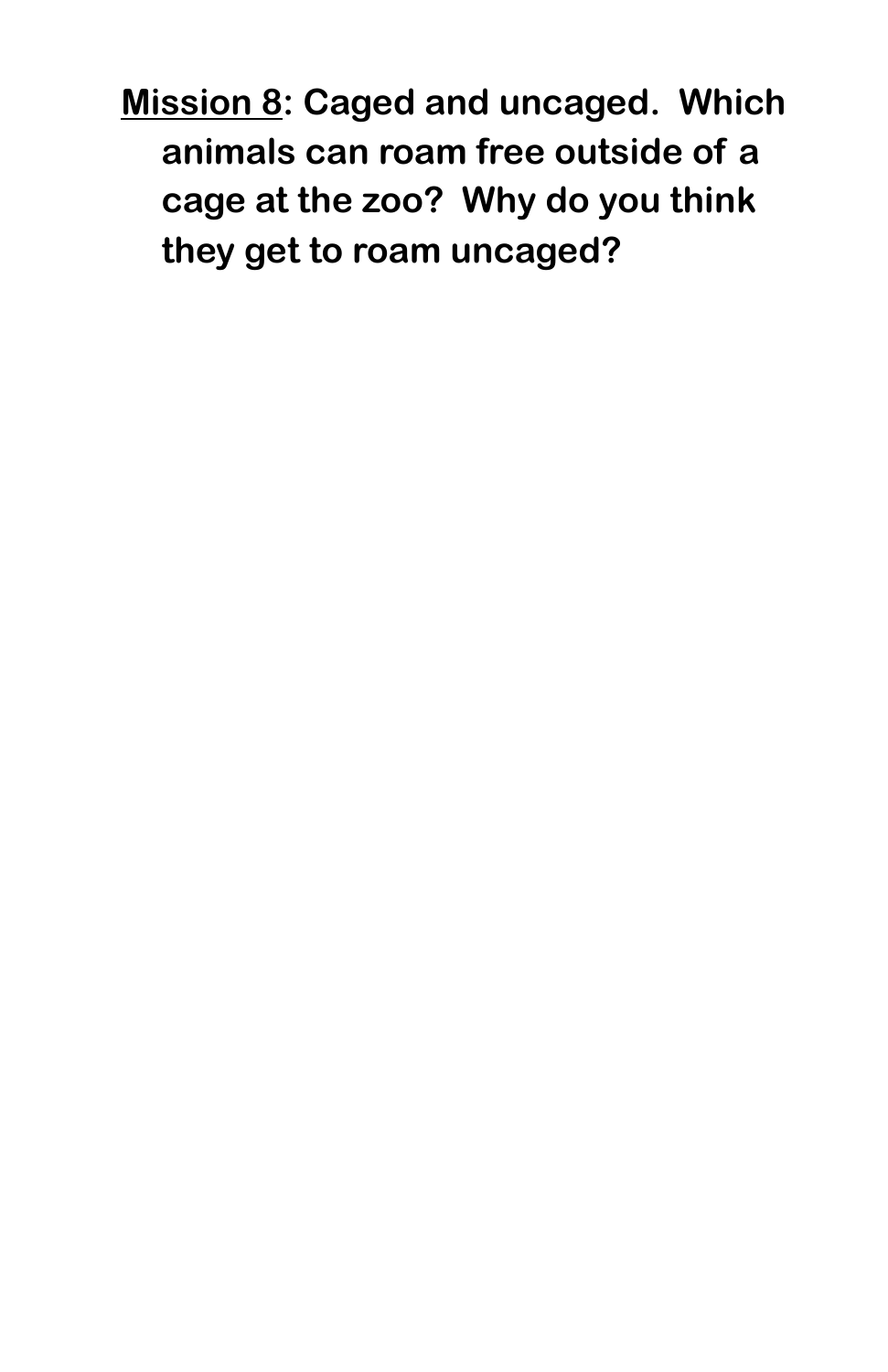**Mission 9: Making tracks. Draw your hand. Now draw some of the animal tracks that you see. Compare.**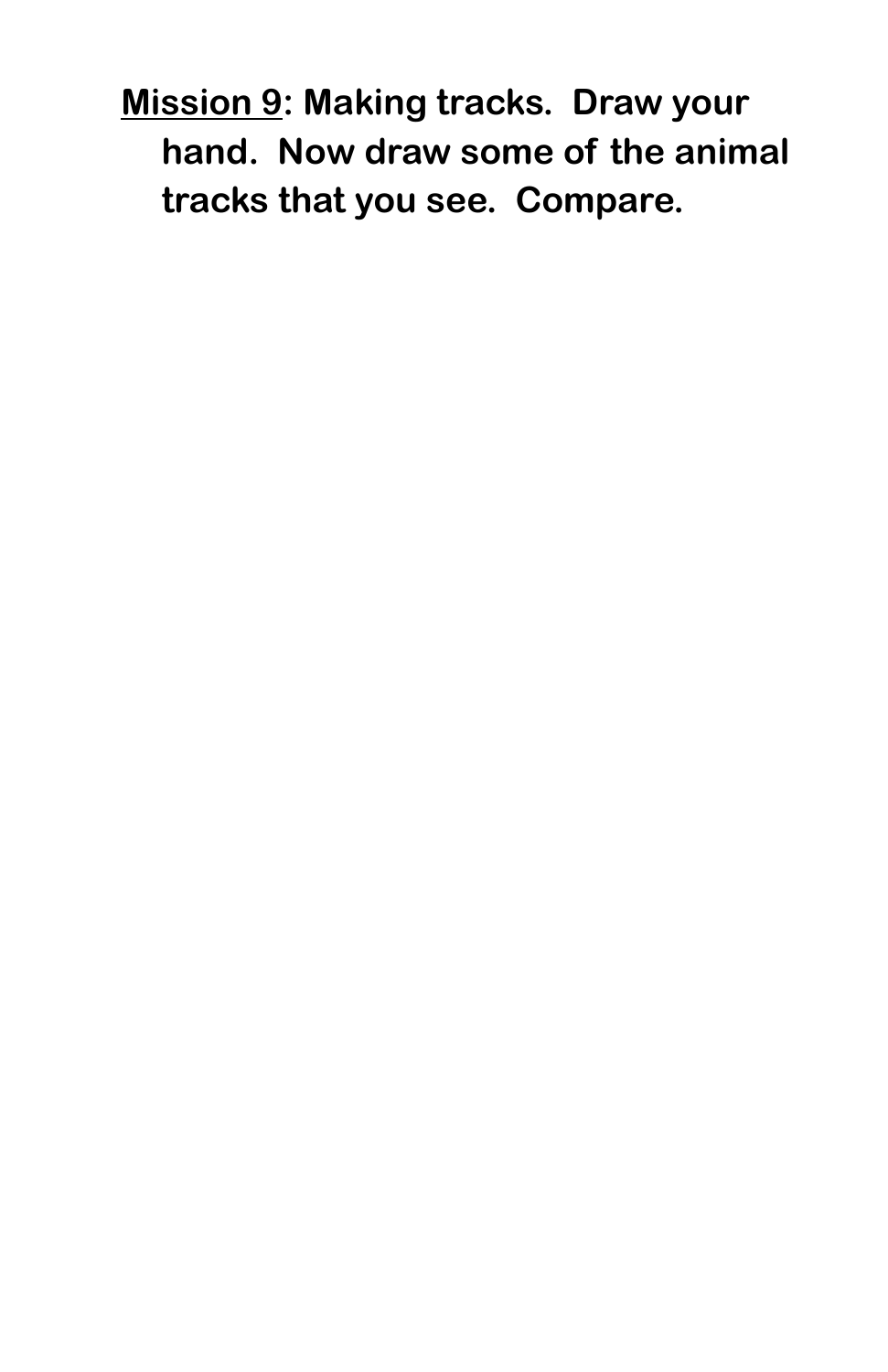**Mission 10: Walk like an animal. Animals cover distance in different** 

**ways. Think of the different types of ways that you have seen animal moves in the zoo (for example: using wings, walking on two or four legs). Why do you think they move this way?**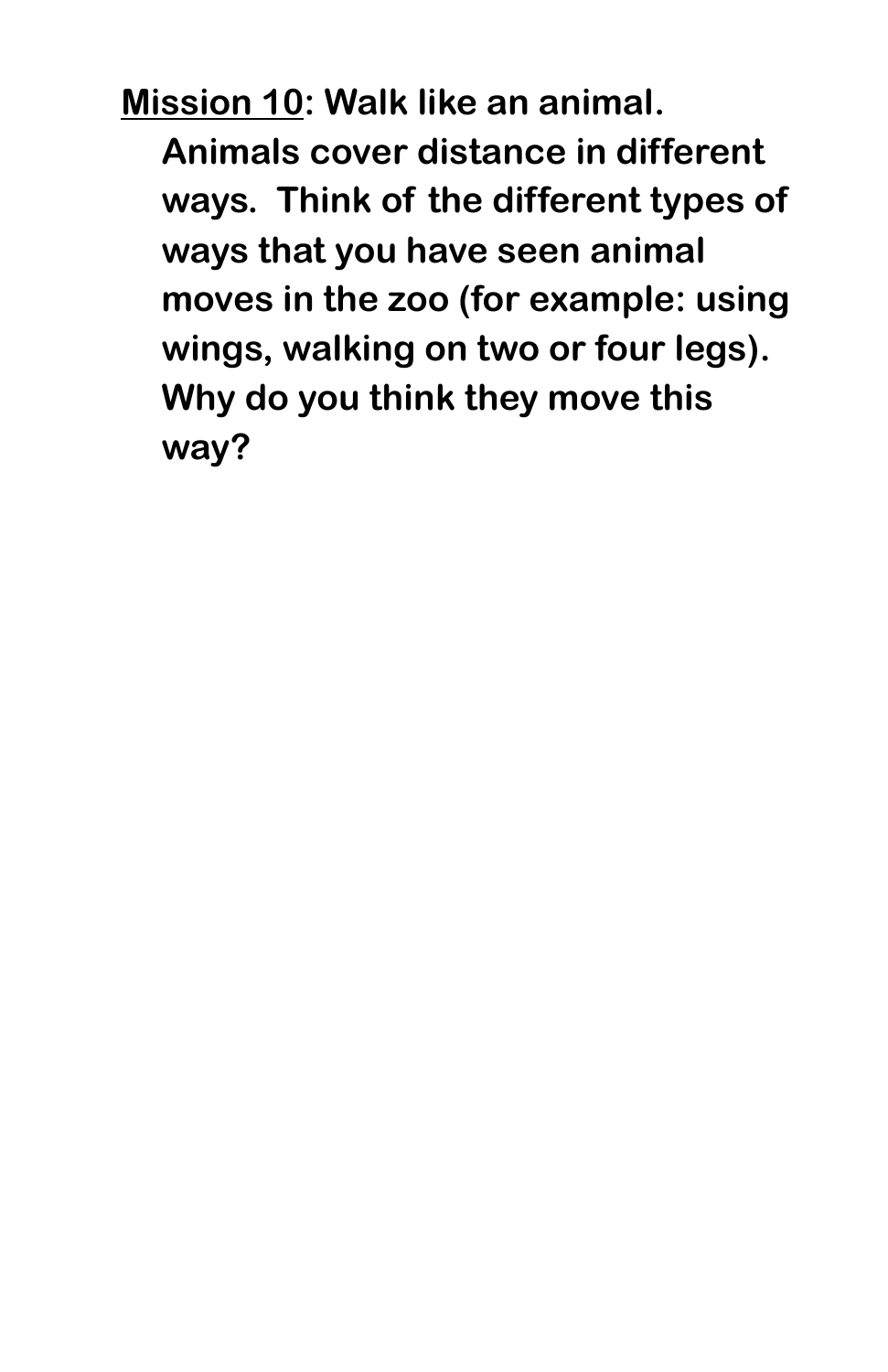**Mission 11: Call of the wild. List some of the sounds you hear at the zoo. What might they be trying to say?**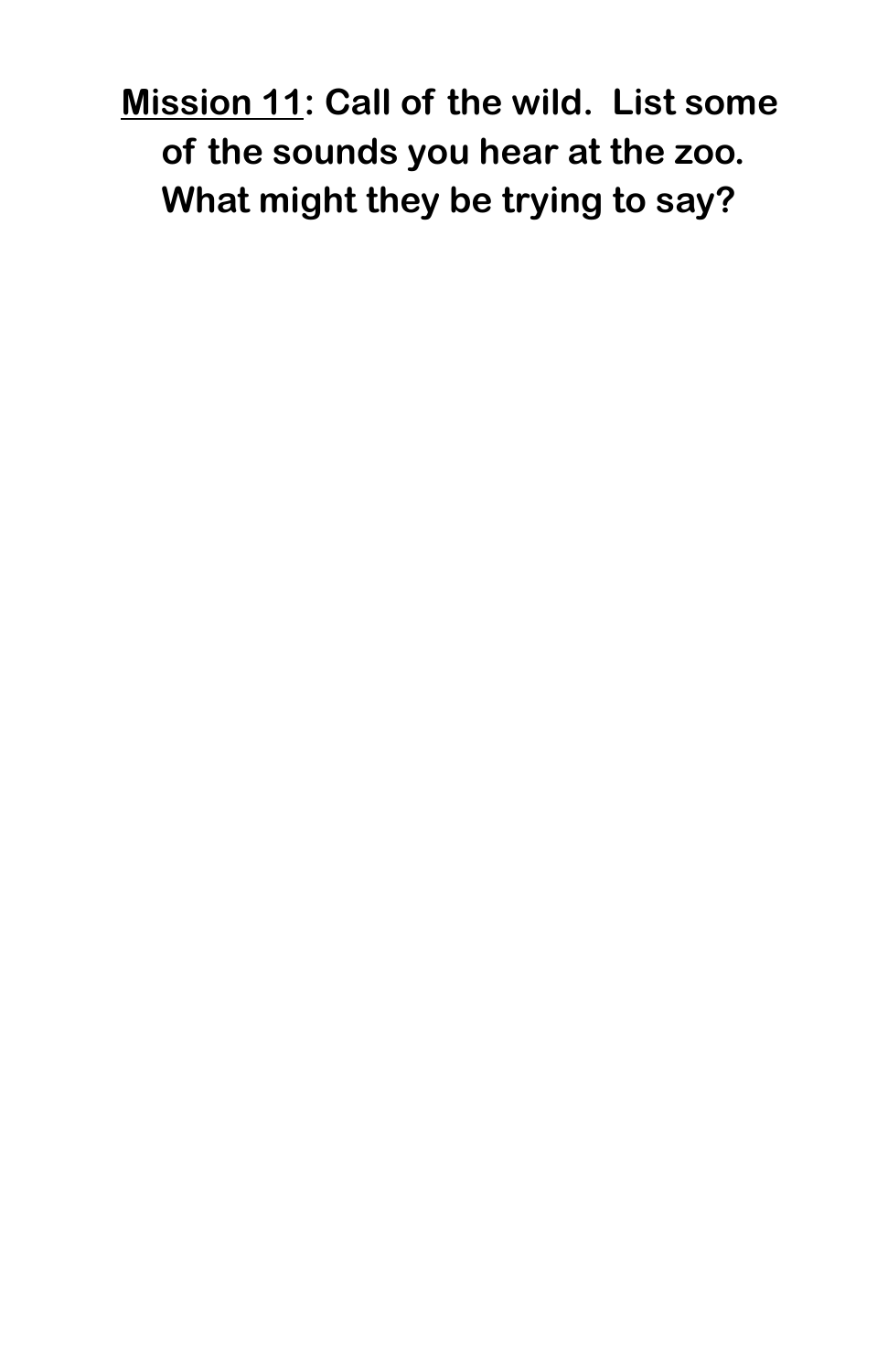**Mission 12: Turn yourself into a zoo exhibit. What noises would you make? What would you eat? How would you move? Draw your exhibit.**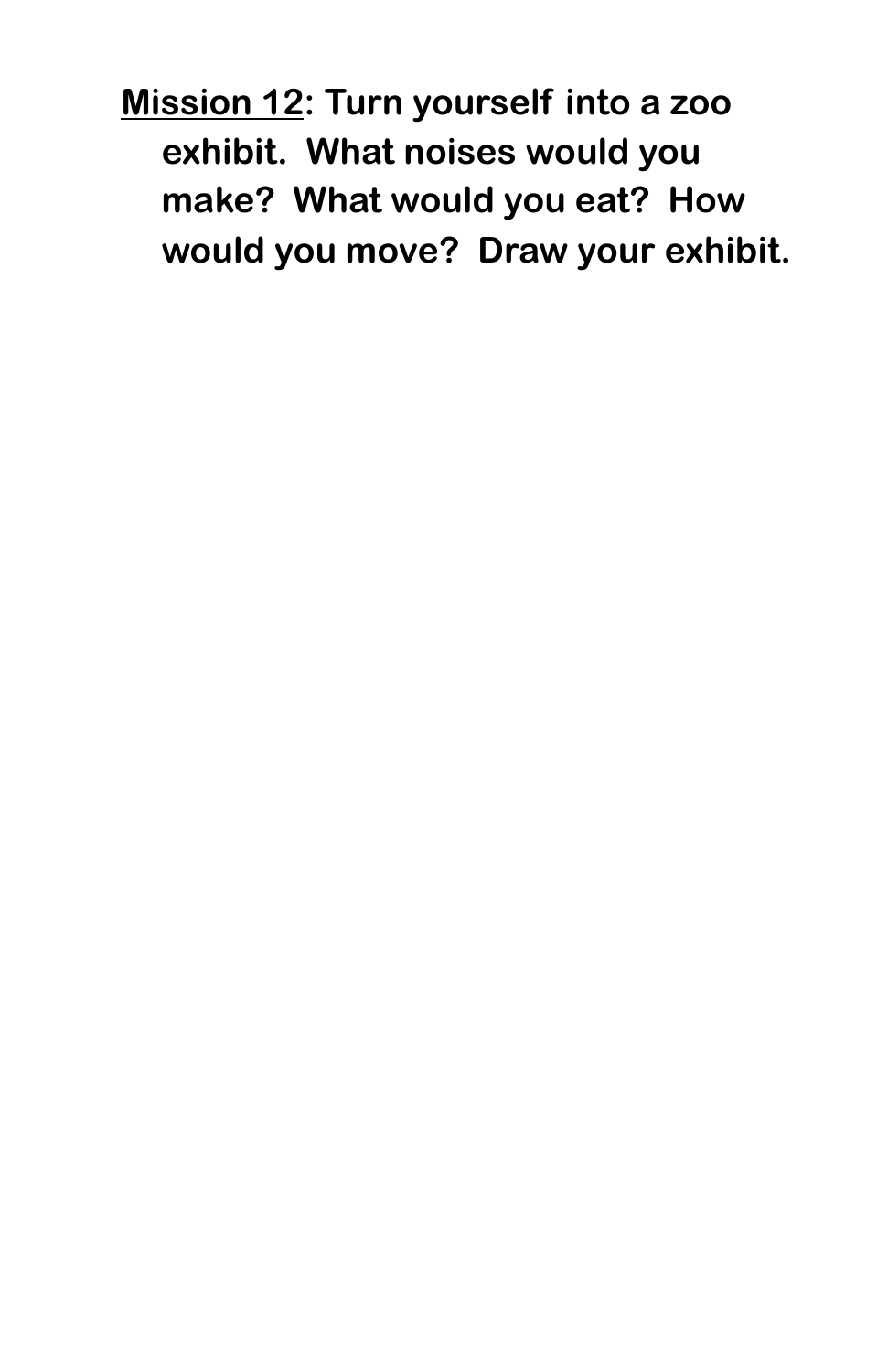**Mission 13: World map. Draw a map of the continents based on the animals that you've seen at the zoo.**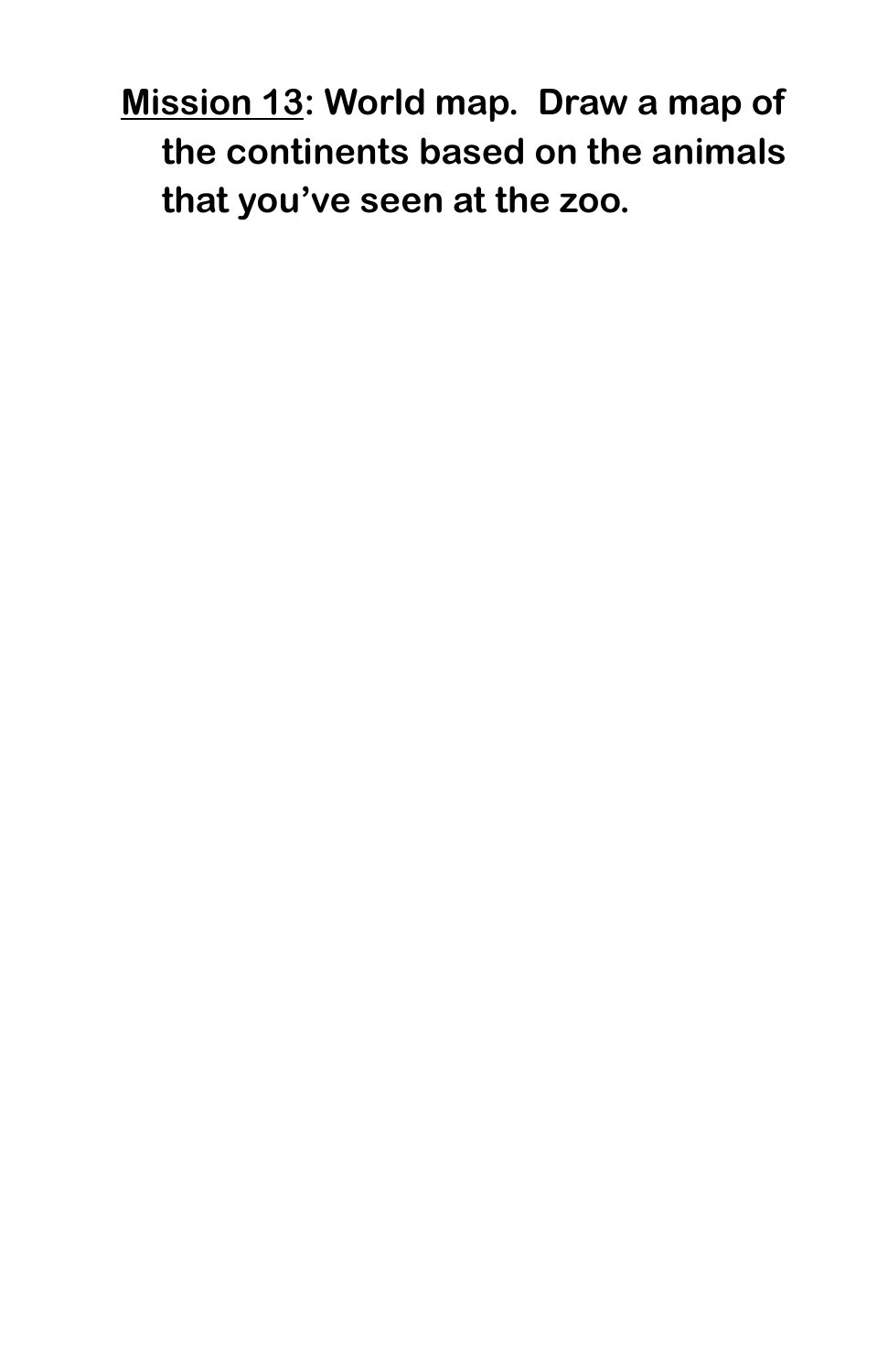**Mission 14: How the zoo looks to you. Now that you've had a great day at the zoo, imagine the path you took and how the zoo looks. Draw out your own mental map of the zoo.**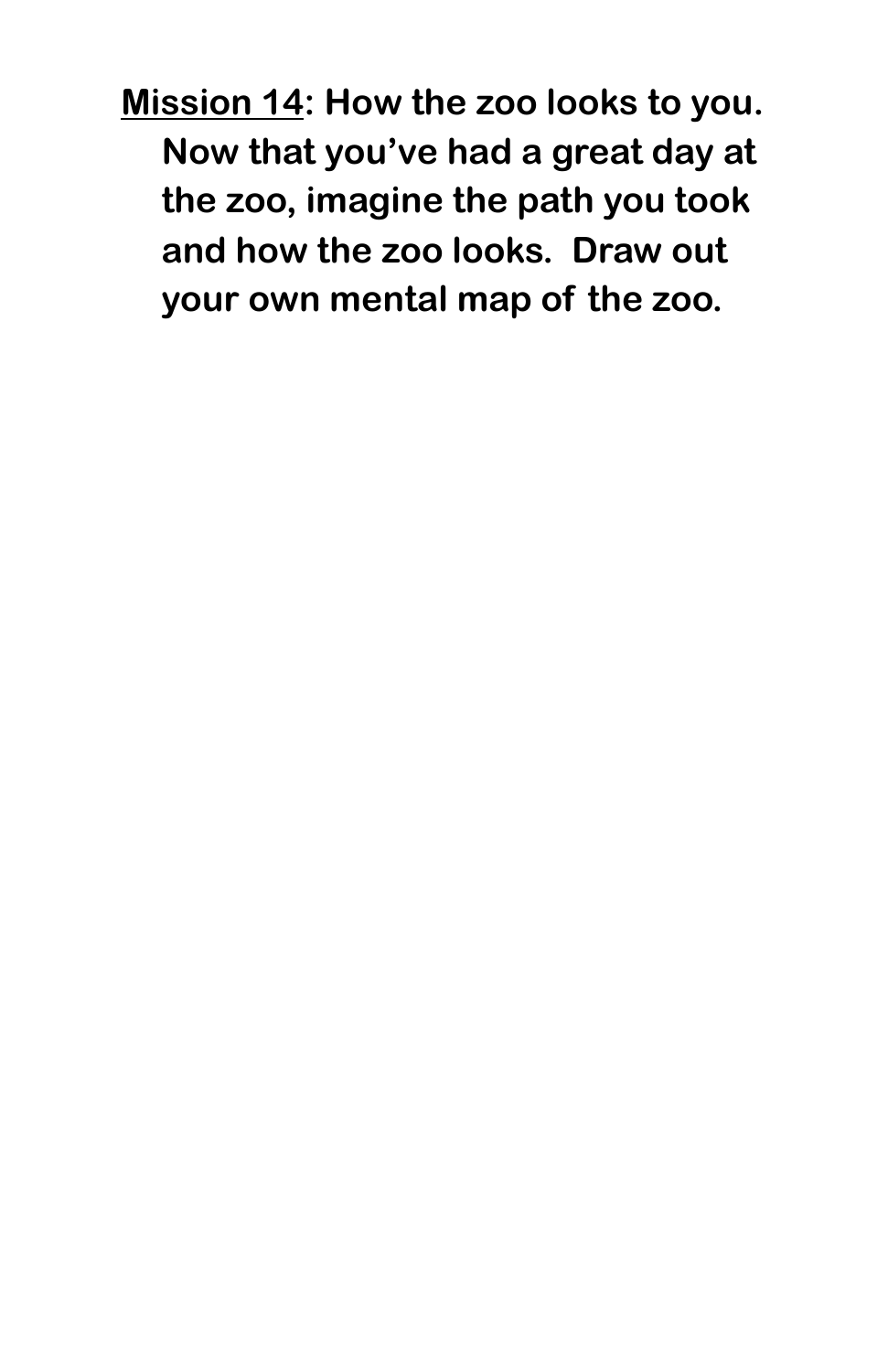## **Congratulations!**

### **You have completed Mission: Explore Zoo, Call of Wild**

**\_\_\_\_\_\_\_\_\_\_\_\_\_\_\_\_\_\_\_\_\_\_\_\_\_\_\_\_\_\_\_\_\_\_\_\_**

**(Sign your name and date)**

**\_\_\_\_\_\_\_\_\_\_\_\_\_\_\_\_\_\_\_\_\_\_\_\_**